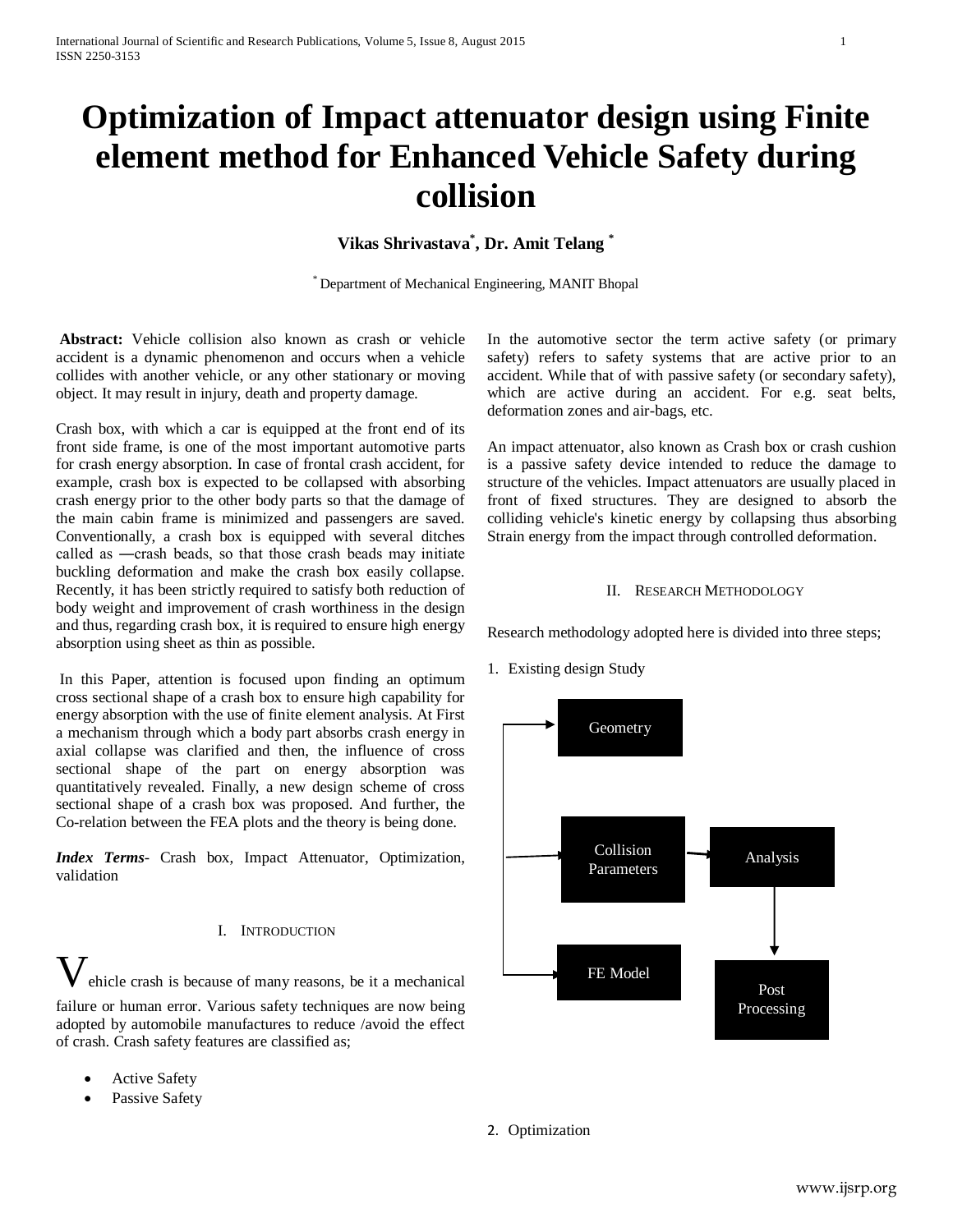

# 3.Result Validation



## III. DESIGN

Crash analysis is one of the biggest concerns for the automobile industry. With the increase in allowable weights, the growing traffic, and increasing trend of rash driving, it has been a great concern for the industry to design a crash box that can prevent major loss to life and property, with more emphasis being on the life of the occupants of the vehicle. There has been a considerable amount of research already being done to optimize the crash box design, various iterations has been carried out with different materials, cross sections etc. Here, a basic design of crash box is first analyzed here and then various iterations has been made to optimize it further. To optimize the crash box design, a crash analysis of a vehicle template is done to find the approximate deformation at the test speed as specified.

Load Determination:

Estimation of Impact force for a perfectly inelastic collision

Energy Transferred, (DE) =  $\frac{1}{2}$ [{(m1\*m2)/ (m1+m2)}\* (u2 $u1)^2$ ]

Where, m1 and m2 are the two colliding masses with velocities u2 and u1 respectively. Since both m1 and m2 are two vehicles with similar masses and the vehicle (m2) is at rest,

$$
=> m1\text{=}m2\&\ u2\text{=}0
$$

=>**DE = 1/4 \*m1\*{u1}2** 

Now, Force  $=$  DE/t, Where 't' is impact time.

$$
=>F = \frac{1}{4} * m1 * {u1}^2/t
$$

Mass of the vehicle =900 Kg

Mass of Four passengers  $= 250$  Kg

Total Mass  $(m1) = 1150$  Kg

Maximum Speed of Vehicle,  $u1 = 90$  KMPH =  $25m/s$ 

In most crash time t is of the order of 0.1s.

 $\Rightarrow$ F = ¼ \* 1150\*{25}<sup>2</sup>/0.1= 1796 KN.

The Design Factor of Safety, FSd was taken as 1.5. This relatively high value is taken to account for the uncertainty in the nature of forces.

 $\Rightarrow$  F = 1.5  $*$  1796 = 2695 KN.

## **Hence for design purposes force is taken to be 2695 KN.**

Also, design output is plastic deformation of the vehicle frontal structure.

## IV. ANALYSIS

## TEST NO 01: TWO POINT TEST

Analysis parameters

- Mass of vehicle + passenger =  $1150$  kg.
- Avg. Vehicle speed = 54 KMPH (15m/s)
- Software used = ANSYS 13.0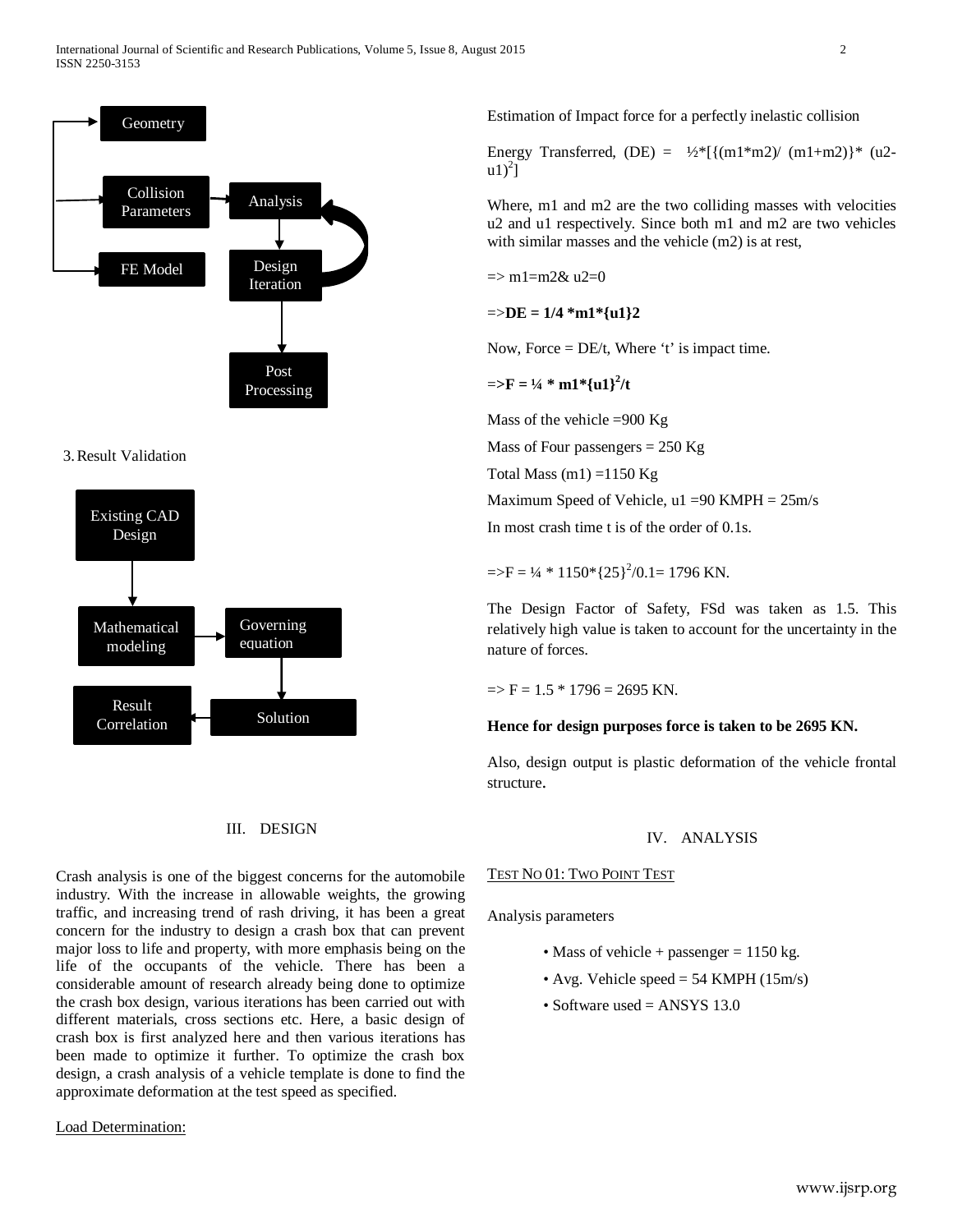

Figure 1: CAD Model



Figure 2: Stress-time variation



Figure 3: Deformation Plot

# Table I: Result Table

| S.no | <b>Parameter</b>     | <b>Value</b>    |
|------|----------------------|-----------------|
|      | Max. vonmises Stress | 331 MPa         |
|      | Max. deformation     | $63 \text{ mm}$ |

# Design Iterations

Plate Type Design

| S.No | <b>Material Property</b> | <b>Value</b> |
|------|--------------------------|--------------|
|      | E                        | 210 Gpa      |
| 2    | Poisson ratio            | 0.3          |
| 3    | <b>Yield Stress</b>      | 180 Mpa      |
|      | <b>Impact Time</b>       | $0.5$ sec    |
| 5    | Thickness                | 4 mm         |
|      | Force                    | 2695 KN      |



Figure 4: CAD design (3mm Plate)





Figure 6: Stress contour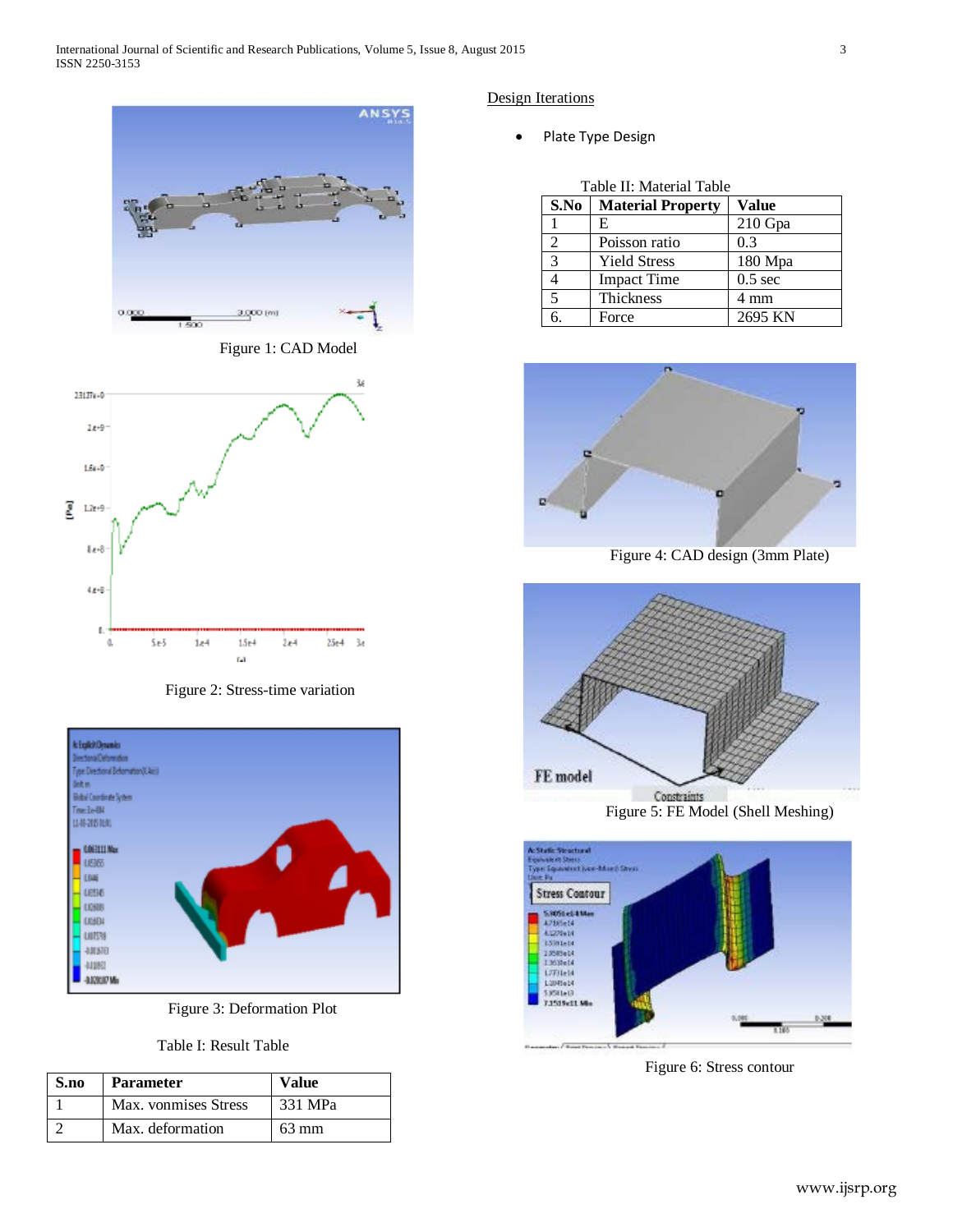

Figure 7: Deformation contour



Figure 9: CAD model (Box Type Design)



The analysis is repeated with different material but the deformation in each case is way beyond the permissible limit. Although this design was safe when the vehicle speed used to be low but nowadays with better road conditions and better technology, the speed of the vehicle has considerably increased and so does the vehicle force, thus making this type of crash box design obsolete now.

Box Type design

Analysis Parameters

- Mass of vehicle + Passenger =  $1150$  Kg.
- Vehicle Speed =  $90$  Kmph ( $25$ m/s)
- Shell Thickness= 3.0 mm
- Force of impact= 2695 KN
- Software used  $=$  Ansys 13.0
- $Material = E150$



Figure 10: FE Model



The deformation at the standard loading condition is 300.27 mm. This design is safe but is not optimized.

• Honey Comb Structure

**Honeycomb structures** made either natural or man-made. They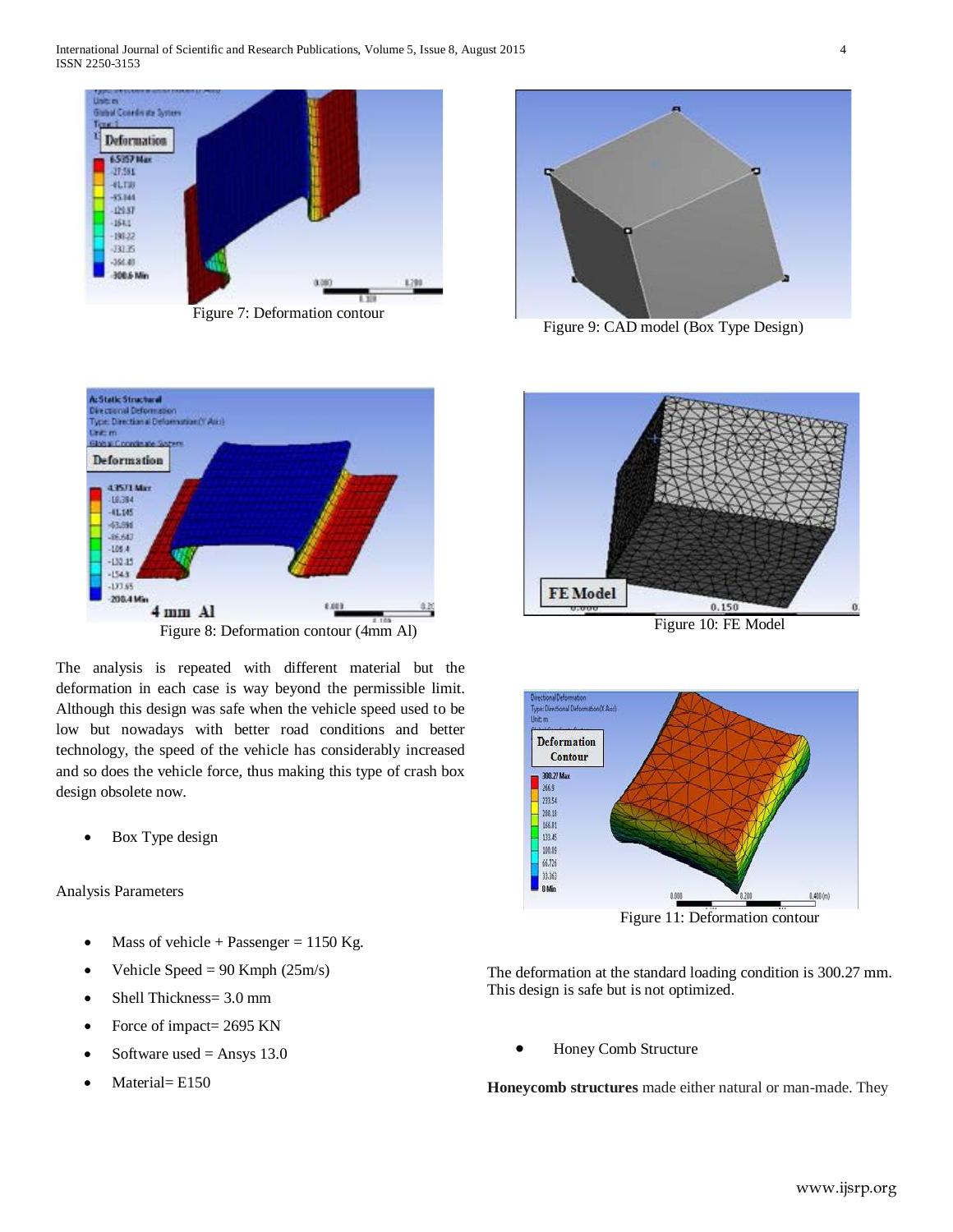have the geometric similarity with that of a honey comb prepared by bee. It allows optimization by using very less amount of material thus reaching minimal weight and minimal material cost



Honey comb structure offers a compressed panel with minimal weight and excellent rigidity. The behavior of the structure is orthotropic and hence the panel behaving differently in different orientation.

# Table III: Material Table

| S.No | <b>Material Property</b> | <b>Value</b>      |
|------|--------------------------|-------------------|
|      | E                        | 80 Gpa            |
|      | Poisson ratio            | 0.334             |
|      | <b>Yield Stress</b>      | 240Mpa            |
|      | <b>Impact Time</b>       | $0.5 \text{ sec}$ |

![](_page_4_Figure_6.jpeg)

Figure 13: CAD Model

Analysis Parameters

- Mass of vehicle + Passenger =  $1150$  Kg
- Vehicle Speed = 90 Kmph (25m/s)
- Force of impact= 2695 KN

![](_page_4_Figure_12.jpeg)

Figure 14: FE Model

![](_page_4_Picture_14.jpeg)

Figure 15: Displacement contour

![](_page_4_Picture_16.jpeg)

Figure 16: Strain Energy plot

Table IV: Result Table

| S.No. | Parameter         | Unit | <b>Value</b> |
|-------|-------------------|------|--------------|
|       | Max. deformation  | mm   | 140          |
|       | Max Strain Energy | K.   | 22.58        |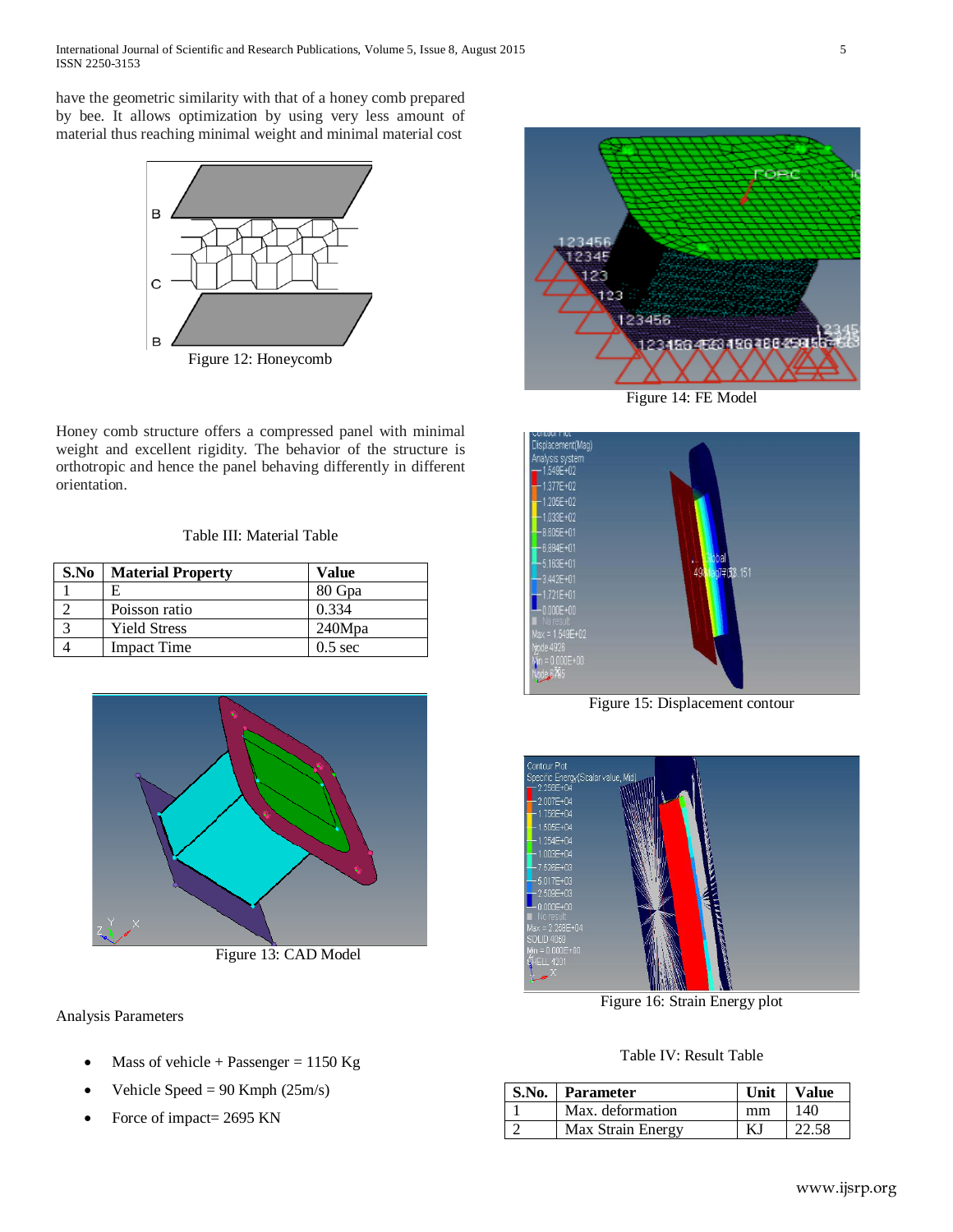The design is safe and as per regulatory standards. The system has been analyzed and found safe but also, it is very cost effective in comparison to the previous design.

#### V. DESIGN CO-RELATION

Numerical methods like FEA, FDM are approximate methods and assumptions are made to simply the solution. It is applicable even if physical prototype of the model is not available. How it is used for solving real life problem but its results cannot be believed blindly and must be verified by experiment or hand calculations for knowing the range of result.

Numerical Methods like FEM are based on discretization of integral form of equation. Basic theme of all numerical methods is to make calculation at only limited number of points and then interpolate the results for entire domain. Even before getting into the solution, we assume how the unknown is going to vary over entire domain. Say for example, when meshing is carried out using linear Quad. Elements, assumption are parabolic variation. This may or may not be case of real life and hence all numerical methods are based on initial hypothetical assumption.

## Validation

Design is validated using Numerical Methods by doing Mathematical modelling and solving governing equations. The basic equation used to describe any transient dynamics is described as:

 $[m]$   $x^{\rightarrow}$  +  $[c]$   $x^{\rightarrow}$  +  $[k]$ <sup> $\rightarrow$ </sup> =  $F$  ------------------(1)

Where,  $[m]$  - Mass matrix  $[c]$ - Damping matrix [ $k$ ]- Stiffness matrix  $\vec{x}$ - Displacement Vector  $F^*$ - Force Vector

All that we have to do is just determine the evolution of the basic quantities such as displacement, velocity and acceleration with the help of boundary conditions. All other quantities can be derived from these and the most important is element stress, plastic strains, contact forces, and kinetic energies. Most software would commonly solve the dynamic equilibrium equation in an implicit way but the most popular way that should be used for highly nonlinear problem is to use explicit time integration scheme such as numerical central difference method.

Also, The Solver that we have used in our analysis are LS-Dyna which uses Numerical Integration or central difference Methods for Crash Test Analysis. Therefore, we have tried to validate the Software FEA result using Numerical Central difference method.

## **Central Difference Method**

The Central Difference formula for velocity vector at time  $ti = i \Delta t$ is

$$
\overrightarrow{x}_{i} = \frac{1}{2\Delta t} (\vec{x}_{i+1} - \vec{x}_{i-1})
$$
 (2)

Similarly the acceleration vector is given as

$$
\vec{x}_i = \frac{1}{(\Delta t)^2} (\vec{x}_{i+1} - \vec{2x}_i + \vec{x}_{i-1})
$$
 (3)

Using these two formulas, the equation of motion for time  $t\bar{t}$  can be written as

$$
\left(\left[m\right]\frac{1}{\left(\delta t\right)^2} + \left[c\right]\frac{1}{2\delta t}\right)\vec{x}_{i+1} = 0
$$
\n
$$
\vec{F}_i - \left(\left[k\right] - \frac{2}{\left(\delta t\right)^2}\left[m\right]\vec{x}_i\right) - \left(\left[m\right]\frac{1}{\left(\delta t\right)^2} - \left[c\right]\frac{1}{2\delta t}\right)\vec{x}_{i+1}
$$

Therefore, from the above equation we can calculate the solution vector  $\vec{x}$  i+1 if we know  $\vec{x}$  and  $\vec{x}$  i-1. The above equation is to be used for i= 1,2,3,.......n, so for calculating  $x^2$ 1 we will require  $x^0$  and  $x^0$ −1. Therefore we need some procedure to find  $x^0$ −1 which is equal to  $x^2$  at  $t=-\Delta t$ .

Now, equations (1), (2), and (3) are to be evaluated at  $i=0$ .

$$
[m]\vec{x_0} + [c]\vec{x_0} + [k]\vec{x_0} = \vec{F_0} = F(t = 0)
$$
\n
$$
\vec{x_0} = \frac{1}{z\Delta t}(\vec{x}_1 - \vec{x}_{-1})
$$
\n
$$
\text{Answer: } (6)
$$

$$
\overrightarrow{x_0} = \frac{1}{(\Delta t)^2} (\vec{x}_1 - \overrightarrow{2x}_0 + \vec{x}_{-1}) \quad \dots \quad (7)
$$

From equation (5), we get the initial acceleration vector as;

$$
\vec{x_0} = [m]^{-1}(\vec{F_0} - c\vec{x_0} - [k]\vec{x_0})
$$
........(8)

And from equation (6), we get the displacement vector at  $t=t_1$ as;

$$
\vec{x}_1 = \vec{x}_{-1} + 2\Delta t \vec{x}_0
$$
 (9)

On substituting equation (9) into equation (7) we get

$$
\overrightarrow{x_0} = \frac{2}{(\Delta t)^2} (\Delta t \overrightarrow{x_0} - \overrightarrow{x}_0 + \overrightarrow{x}_{-1})
$$